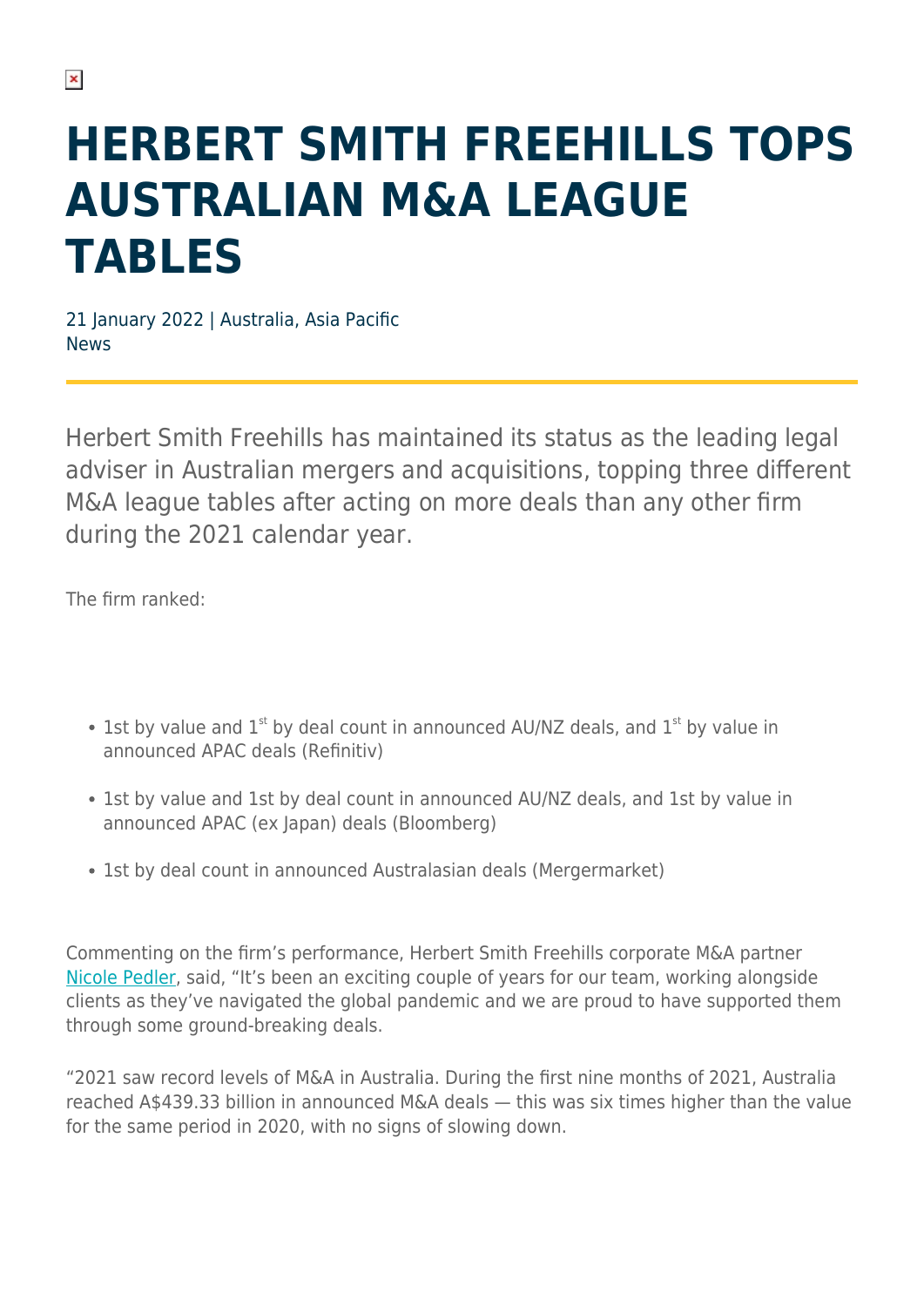"The stage was set in 2021 for public M&A in particular, with bidders focussed on privileged assets, well prepared targets charting the best path for shareholders, and shareholders reaping the rewards. It was also the year of large strategic transactions. The Energy & Resources sector featured regularly, with deals such as BHP's merger of its oil and gas business with Woodside Petroleum, Santos's merger with Oil Search and AGL's proposed demerger."

Herbert Smith Freehills M&A partner Raij Azzam said that the 2022 outlook is bright, adding, "Over the next 12 months, we expect to see significant M&A activity across most sectors. While 2021 was the year of blockbuster deals, we expect to see more portfolio optimising transactions in 2022, whether this be to achieve growth, divest non-core assets or to continue to deal with disruptions and changed business models post Covid-19.

"ESG is also expected to drive more M&A transactions, with divestments and demergers in the Energy & Resources, Gambling and Alcohol industries likely to continue in 2022."

Herbert Smith Freehills acted on many of Australia's largest and most complex M&A deals in 2021, including advising:

- Sydney Aviation Alliance on the A\$32 billion scheme with Sydney Airport
- Crown Resorts on its proposed \$9.3 billion takeover by Blackstone
- Santos in its A\$22 billion merger with Oil Search
- Link on its A\$3.5 billion acquisition by Dye and Durham
- Brookfield on its proposed \$17.8 billion scheme of arrangement for AusNet Services
- EQT Infrastructure on its A\$2.4 billion acquisition of a 70% stake in Icon Group
- National Australia Bank Limited on its A\$1.2b acquisition of Citigroup's Australian consumer business

Additional notes:

• Herbert Smith Freehills was ranked  $1<sup>st</sup>$  in the UK in Refinitiv's 2021 end-of-year M&A legal adviser league tables.